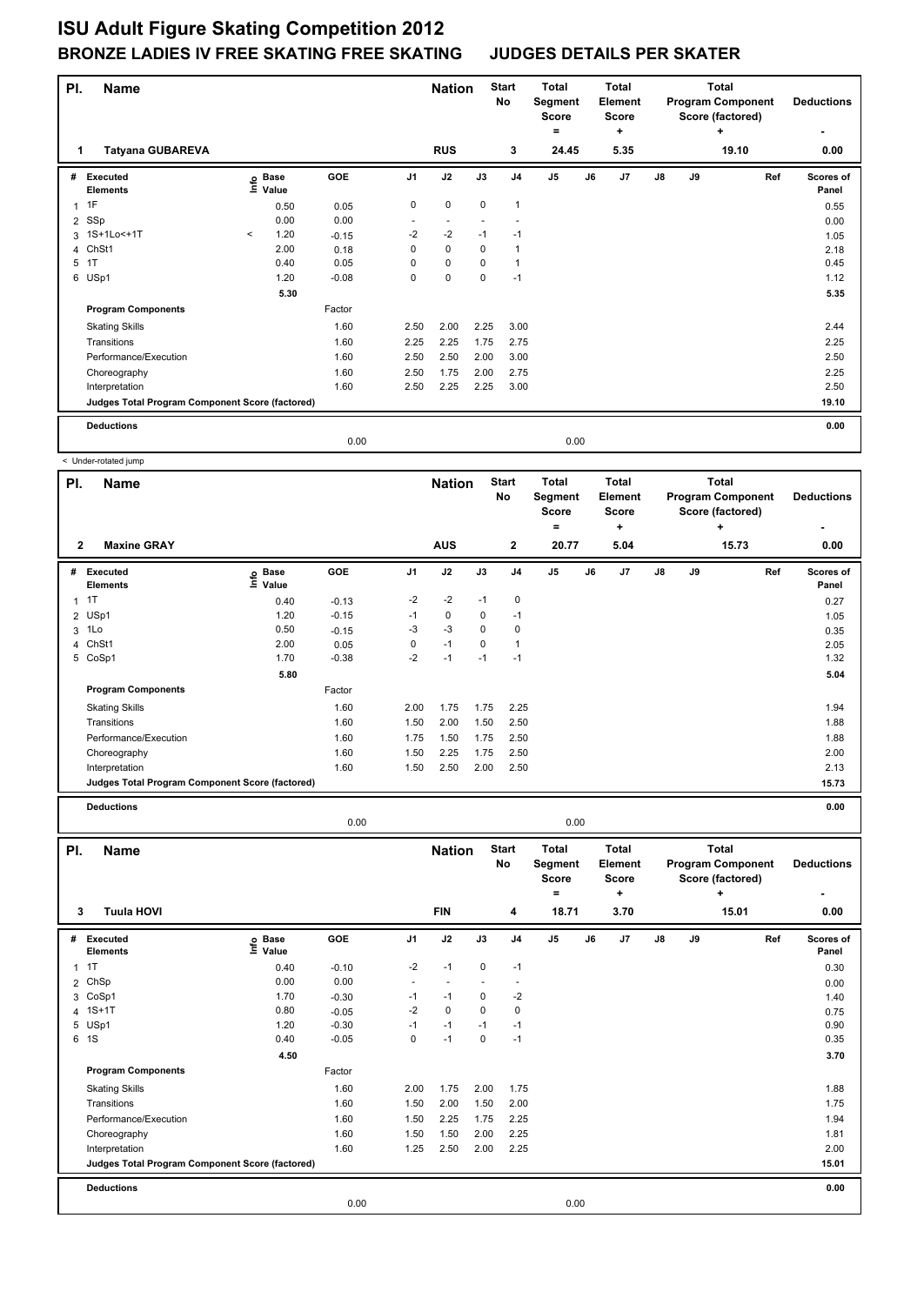| PI.            | <b>Name</b>                                     |                    |                 |                | <b>Nation</b>                 |                     | <b>Start</b><br>No | <b>Total</b><br>Segment<br><b>Score</b><br>$\equiv$ |    | <b>Total</b><br><b>Element</b><br><b>Score</b><br>٠. | <b>Total</b><br><b>Program Component</b><br>Score (factored)<br>٠ |    |                                          | <b>Deductions</b> |                    |
|----------------|-------------------------------------------------|--------------------|-----------------|----------------|-------------------------------|---------------------|--------------------|-----------------------------------------------------|----|------------------------------------------------------|-------------------------------------------------------------------|----|------------------------------------------|-------------------|--------------------|
| 4              | <b>Marilyn TRIGGS</b>                           |                    |                 |                | CAN                           |                     | 6                  | 18.60                                               |    | 3.39                                                 |                                                                   |    | 15.21                                    |                   | 0.00               |
| #              | <b>Executed</b><br><b>Elements</b>              | e Base<br>⊆ Value  | GOE             | J <sub>1</sub> | J2                            | J3                  | J4                 | $\mathsf{J}5$                                       | J6 | J7                                                   | J8                                                                | J9 |                                          | Ref               | Scores of<br>Panel |
| $\mathbf{1}$   | 1T                                              | 0.40               | $-0.08$         | -3             | 0                             | 0                   | 0                  |                                                     |    |                                                      |                                                                   |    |                                          |                   | 0.32               |
| 2              | 1S                                              | 0.40               | 0.00            | 0              | 0                             | 0                   | 0                  |                                                     |    |                                                      |                                                                   |    |                                          |                   | 0.40               |
| 3              | SSp                                             | 0.00               | 0.00            | $\overline{a}$ | $\sim$                        |                     | $\sim$             |                                                     |    |                                                      |                                                                   |    |                                          |                   | 0.00               |
|                | 4 ChSt1                                         | 2.00               | $-0.38$         | $-1$           | $-1$                          | 0                   | $-1$               |                                                     |    |                                                      |                                                                   |    |                                          |                   | 1.62               |
|                | 5 USp1                                          | 1.20               | $-0.15$         | $-1$           | $-1$                          | 0                   | 0                  |                                                     |    |                                                      |                                                                   |    |                                          |                   | 1.05               |
|                |                                                 | 4.00               |                 |                |                               |                     |                    |                                                     |    |                                                      |                                                                   |    |                                          |                   | 3.39               |
|                | <b>Program Components</b>                       |                    | Factor          |                |                               |                     |                    |                                                     |    |                                                      |                                                                   |    |                                          |                   |                    |
|                | <b>Skating Skills</b>                           |                    | 1.60            | 1.75           | 2.00                          | 1.75                | 1.75               |                                                     |    |                                                      |                                                                   |    |                                          |                   | 1.81               |
|                | Transitions                                     |                    | 1.60            | 1.25           | 2.25                          | 1.50                | 2.25               |                                                     |    |                                                      |                                                                   |    |                                          |                   | 1.81               |
|                | Performance/Execution                           |                    | 1.60            | 1.50           | 1.75                          | 1.75                | 2.50               |                                                     |    |                                                      |                                                                   |    |                                          |                   | 1.88               |
|                | Choreography                                    |                    | 1.60            | 1.50           | 2.50                          | 2.00                | 2.75               |                                                     |    |                                                      |                                                                   |    |                                          |                   | 2.19               |
|                | Interpretation                                  |                    | 1.60            | 1.50           | 1.50                          | 2.00                | 2.25               |                                                     |    |                                                      |                                                                   |    |                                          |                   | 1.81<br>15.21      |
|                | Judges Total Program Component Score (factored) |                    |                 |                |                               |                     |                    |                                                     |    |                                                      |                                                                   |    |                                          |                   |                    |
|                | <b>Deductions</b>                               |                    | 0.00            |                |                               |                     |                    | 0.00                                                |    |                                                      |                                                                   |    |                                          |                   | 0.00               |
|                |                                                 |                    |                 |                |                               |                     |                    |                                                     |    |                                                      |                                                                   |    |                                          |                   |                    |
| PI.            | <b>Name</b>                                     |                    |                 |                | <b>Nation</b>                 |                     | <b>Start</b><br>No | Total<br>Segment                                    |    | <b>Total</b><br>Element                              |                                                                   |    | <b>Total</b><br><b>Program Component</b> |                   | <b>Deductions</b>  |
|                |                                                 |                    |                 |                |                               |                     |                    | <b>Score</b>                                        |    | <b>Score</b>                                         |                                                                   |    | Score (factored)                         |                   |                    |
|                |                                                 |                    |                 |                |                               |                     |                    | $\equiv$                                            |    | ٠                                                    |                                                                   |    |                                          |                   |                    |
| 5              | <b>Tomoko SUGIMOTO</b>                          |                    |                 |                | <b>JPN</b>                    |                     | 7                  | 17.72                                               |    | 3.50                                                 |                                                                   |    | 14.22                                    |                   | 0.00               |
| #              | <b>Executed</b><br><b>Elements</b>              | e Base<br>⊑ Value  | GOE             | J1             | J2                            | J3                  | J4                 | J5                                                  | J6 | J7                                                   | J8                                                                | J9 |                                          | Ref               | Scores of<br>Panel |
| 1              | $1S+1T$                                         | 0.80               | $-0.10$         | -2             | $-1$                          | 0                   | $-1$               |                                                     |    |                                                      |                                                                   |    |                                          |                   | 0.70               |
| $\overline{2}$ | USp1                                            | 1.20               | $-0.15$         | $-1$           | 0                             | 0                   | $-1$               |                                                     |    |                                                      |                                                                   |    |                                          |                   | 1.05               |
|                | 3 ChSt1                                         | 2.00               | $-0.25$         | $-1$           | $-1$                          | 0                   | 0                  |                                                     |    |                                                      |                                                                   |    |                                          |                   | 1.75               |
|                | 4 SSp                                           | 0.00               | 0.00            |                |                               |                     |                    |                                                     |    |                                                      |                                                                   |    |                                          |                   | 0.00               |
|                |                                                 | 4.00               |                 |                |                               |                     |                    |                                                     |    |                                                      |                                                                   |    |                                          |                   | 3.50               |
|                | <b>Program Components</b>                       |                    | Factor          |                |                               |                     |                    |                                                     |    |                                                      |                                                                   |    |                                          |                   |                    |
|                | <b>Skating Skills</b>                           |                    | 1.60            | 1.50           | 1.75                          | 1.50                | 2.00               |                                                     |    |                                                      |                                                                   |    |                                          |                   | 1.69               |
|                | Transitions                                     |                    | 1.60            | 1.25           | 2.00                          | 1.25                | 2.00               |                                                     |    |                                                      |                                                                   |    |                                          |                   | 1.63               |
|                | Performance/Execution                           |                    | 1.60            | 1.25           | 2.25                          | 1.75                | 2.25               |                                                     |    |                                                      |                                                                   |    |                                          |                   | 1.88               |
|                | Choreography                                    |                    | 1.60            | 1.25           | 1.50                          | 2.00                | 2.25               |                                                     |    |                                                      |                                                                   |    |                                          |                   | 1.75               |
|                | Interpretation                                  |                    | 1.60            | 1.25           | 2.50                          | 2.00                | 2.00               |                                                     |    |                                                      |                                                                   |    |                                          |                   | 1.94               |
|                | Judges Total Program Component Score (factored) |                    |                 |                |                               |                     |                    |                                                     |    |                                                      |                                                                   |    |                                          |                   | 14.22              |
|                | <b>Deductions</b>                               |                    |                 |                |                               |                     |                    |                                                     |    |                                                      |                                                                   |    |                                          |                   | 0.00               |
|                |                                                 |                    | 0.00            |                |                               |                     |                    | 0.00                                                |    |                                                      |                                                                   |    |                                          |                   |                    |
| PI.            | <b>Name</b>                                     |                    |                 |                | <b>Nation</b>                 |                     | <b>Start</b>       | Total                                               |    | <b>Total</b>                                         |                                                                   |    | <b>Total</b>                             |                   |                    |
|                |                                                 |                    |                 |                |                               |                     | No                 | Segment                                             |    | Element                                              |                                                                   |    | <b>Program Component</b>                 |                   | <b>Deductions</b>  |
|                |                                                 |                    |                 |                |                               |                     |                    | <b>Score</b>                                        |    | <b>Score</b>                                         |                                                                   |    | Score (factored)                         |                   |                    |
|                |                                                 |                    |                 |                |                               |                     |                    | $\equiv$                                            |    | $\ddot{}$                                            |                                                                   |    | ÷                                        |                   |                    |
| 6              | <b>Christine PASCOE</b>                         |                    |                 |                | <b>GBR</b>                    |                     | 8                  | 17.69                                               |    | 5.08                                                 |                                                                   |    | 12.61                                    |                   | 0.00               |
|                | # Executed                                      | e Base<br>⊑ Value  | GOE             | J <sub>1</sub> | J2                            | J3                  | J4                 | J5                                                  | J6 | J7                                                   | J8                                                                | J9 |                                          | Ref               | Scores of          |
|                | <b>Elements</b>                                 |                    |                 |                |                               |                     |                    |                                                     |    |                                                      |                                                                   |    |                                          |                   | Panel              |
| $\mathbf{1}$   | USp1<br>$2$ 1 Loss                              | 1.20<br>0.00<br><< | $-0.08$<br>0.00 | $-1$<br>$\sim$ | 0<br>$\overline{\phantom{a}}$ | 0<br>$\blacksquare$ | 0<br>$\sim$        |                                                     |    |                                                      |                                                                   |    |                                          |                   | 1.12               |
|                | 3 1T                                            | 0.40               | $-0.18$         | -3             | $-2$                          | $-1$                | $-1$               |                                                     |    |                                                      |                                                                   |    |                                          |                   | 0.00<br>0.22       |
|                | 4 1S<+1T                                        | 0.70<br>$\,<$      | $-0.18$         | $-2$           | $-2$                          | $-1$                | $-2$               |                                                     |    |                                                      |                                                                   |    |                                          |                   | 0.52               |
|                | 5 ChSt1                                         | 2.00               | $-0.38$         | $-1$           | $-1$                          | 0                   | $-1$               |                                                     |    |                                                      |                                                                   |    |                                          |                   | 1.62               |
| 6              | 1S                                              | 0.40               | $-0.05$         | $-2$           | $\pmb{0}$                     | 0                   | $\mathbf 0$        |                                                     |    |                                                      |                                                                   |    |                                          |                   | 0.35               |
|                | 7 CUSp1                                         | 1.70               | $-0.45$         | $-3$           | $-1$                          | $-1$                | $-1$               |                                                     |    |                                                      |                                                                   |    |                                          |                   | 1.25               |
|                |                                                 | 6.40               |                 |                |                               |                     |                    |                                                     |    |                                                      |                                                                   |    |                                          |                   | 5.08               |
|                | <b>Program Components</b>                       |                    | Factor          |                |                               |                     |                    |                                                     |    |                                                      |                                                                   |    |                                          |                   |                    |
|                | <b>Skating Skills</b>                           |                    | 1.60            | 1.75           | 2.00                          | 1.50                | 1.50               |                                                     |    |                                                      |                                                                   |    |                                          |                   | 1.69               |
|                | Transitions                                     |                    | 1.60            | 1.25           | 2.25                          | 1.00                | 1.50               |                                                     |    |                                                      |                                                                   |    |                                          |                   | 1.50               |
|                | Performance/Execution                           |                    | 1.60            | 1.25           | 1.75                          | 1.25                | 2.00               |                                                     |    |                                                      |                                                                   |    |                                          |                   | 1.56               |
|                | Choreography                                    |                    | 1.60            | 1.50           | 1.50                          | 1.50                | 2.00               |                                                     |    |                                                      |                                                                   |    |                                          |                   | 1.63               |
|                | Interpretation                                  |                    | 1.60            | 1.25           | 2.00                          | 1.25                | 1.50               |                                                     |    |                                                      |                                                                   |    |                                          |                   | 1.50<br>12.61      |
|                | Judges Total Program Component Score (factored) |                    |                 |                |                               |                     |                    |                                                     |    |                                                      |                                                                   |    |                                          |                   |                    |
|                | <b>Deductions</b>                               |                    |                 |                |                               |                     |                    |                                                     |    |                                                      |                                                                   |    |                                          |                   | 0.00               |
|                |                                                 |                    | 0.00            |                |                               |                     |                    | 0.00                                                |    |                                                      |                                                                   |    |                                          |                   |                    |
|                | Under retated jump 22 Devnaraded jump           |                    |                 |                |                               |                     |                    |                                                     |    |                                                      |                                                                   |    |                                          |                   |                    |

< Under-rotated jump << Downgraded jump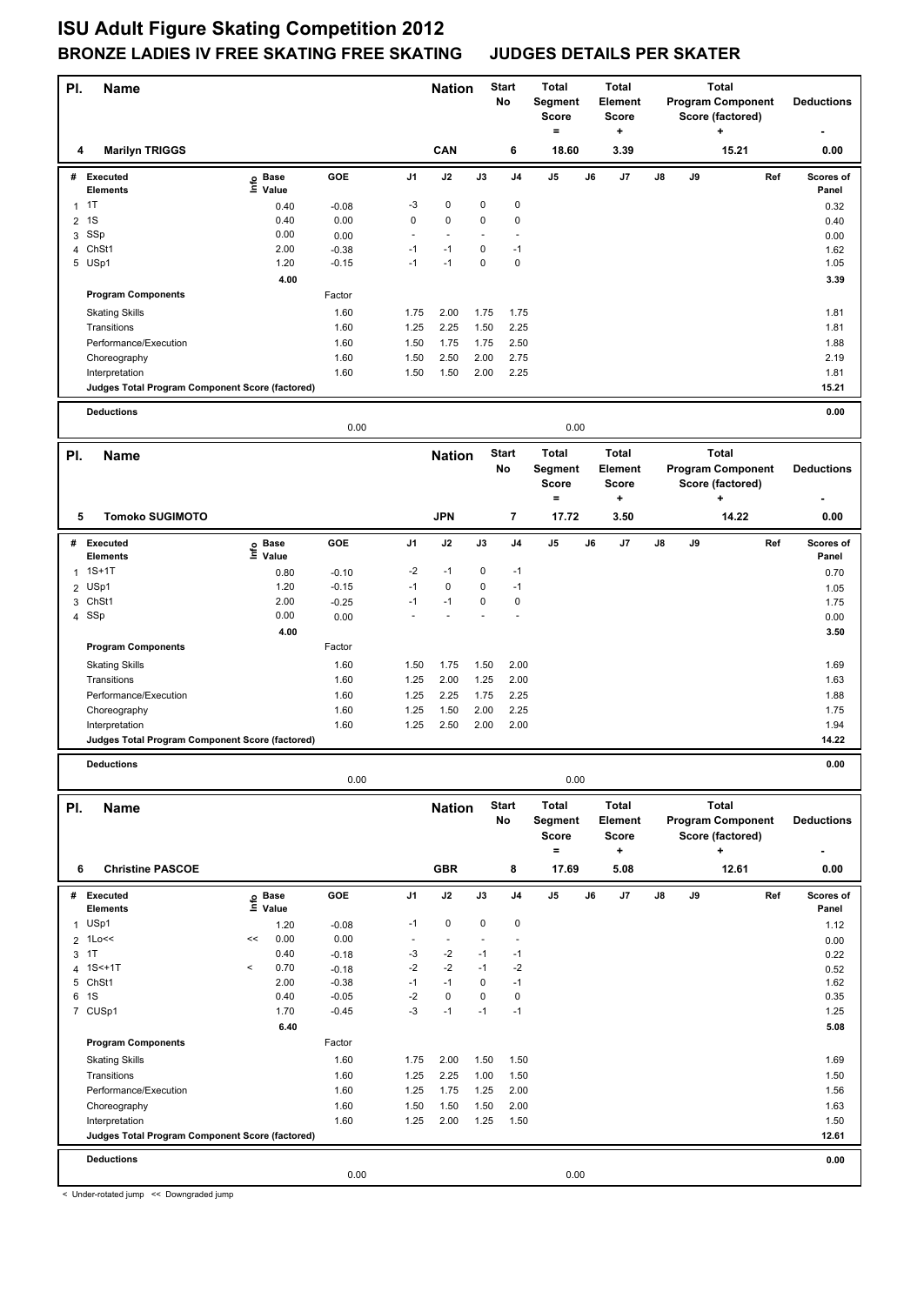| PI.            | Name                                            |         |                   |         |        | <b>Nation</b>  |             | <b>Start</b><br>No       | <b>Total</b><br>Segment<br><b>Score</b><br>$\equiv$ |    | <b>Total</b><br>Element<br><b>Score</b><br>$\ddot{}$ |    |    | <b>Total</b><br><b>Program Component</b><br>Score (factored)<br>٠ |     | <b>Deductions</b>  |
|----------------|-------------------------------------------------|---------|-------------------|---------|--------|----------------|-------------|--------------------------|-----------------------------------------------------|----|------------------------------------------------------|----|----|-------------------------------------------------------------------|-----|--------------------|
|                | Helena VÄÄNÄNEN<br>$\overline{7}$               |         |                   |         |        | <b>FIN</b>     |             | 1                        | 17.56                                               |    | 4.25                                                 |    |    | 13.31                                                             |     | 0.00               |
|                | # Executed<br><b>Elements</b>                   |         | e Base<br>⊑ Value | GOE     | J1     | J2             | J3          | J <sub>4</sub>           | J5                                                  | J6 | J7                                                   | J8 | J9 |                                                                   | Ref | Scores of<br>Panel |
| $\mathbf{1}$   | $1S+1T$                                         |         | 0.80              | $-0.13$ | $-2$   | $-2$           | 0           | $-1$                     |                                                     |    |                                                      |    |    |                                                                   |     | 0.67               |
| 2              | SSp1                                            |         | 1.30              | $-0.23$ | $-2$   | $-1$           | $\mathbf 0$ | $\mathbf 0$              |                                                     |    |                                                      |    |    |                                                                   |     | 1.07               |
|                | 3 ChSt1                                         |         | 2.00              | $-0.38$ | $-1$   | $-1$           | $\mathbf 0$ | $-1$                     |                                                     |    |                                                      |    |    |                                                                   |     | 1.62               |
| $\overline{4}$ | 1T                                              |         | 0.40              | $-0.18$ | $-3$   | $-1$           | $-1$        | $-2$                     |                                                     |    |                                                      |    |    |                                                                   |     | 0.22               |
|                | 5 S                                             |         | 0.00              | 0.00    | $\sim$ | $\sim$         | $\sim$      | $\overline{\phantom{a}}$ |                                                     |    |                                                      |    |    |                                                                   |     | 0.00               |
|                | 6 USp1                                          |         | 1.20              | $-0.53$ | $-2$   | $-2$           | $-1$        | $-2$                     |                                                     |    |                                                      |    |    |                                                                   |     | 0.67               |
|                |                                                 |         | 5.70              |         |        |                |             |                          |                                                     |    |                                                      |    |    |                                                                   |     | 4.25               |
|                | <b>Program Components</b>                       |         |                   | Factor  |        |                |             |                          |                                                     |    |                                                      |    |    |                                                                   |     |                    |
|                | <b>Skating Skills</b>                           |         |                   | 1.60    | 1.75   | 1.50           | 1.75        | 1.50                     |                                                     |    |                                                      |    |    |                                                                   |     | 1.63               |
|                | Transitions                                     |         |                   | 1.60    | 1.25   | 2.00           | 1.50        | 2.00                     |                                                     |    |                                                      |    |    |                                                                   |     | 1.69               |
|                | Performance/Execution                           |         |                   | 1.60    | 1.50   | 2.25           | 1.50        | 2.00                     |                                                     |    |                                                      |    |    |                                                                   |     | 1.81               |
|                | Choreography                                    |         |                   | 1.60    | 1.50   | 1.25           | 1.75        | 1.50                     |                                                     |    |                                                      |    |    |                                                                   |     | 1.50               |
|                | Interpretation                                  |         |                   | 1.60    | 1.50   | 1.75           | 1.75        | 1.75                     |                                                     |    |                                                      |    |    |                                                                   |     | 1.69               |
|                | Judges Total Program Component Score (factored) |         |                   |         |        |                |             |                          |                                                     |    |                                                      |    |    |                                                                   |     | 13.31              |
|                |                                                 |         |                   |         |        |                |             |                          |                                                     |    |                                                      |    |    |                                                                   |     |                    |
|                | <b>Deductions</b>                               |         |                   | 0.00    |        |                |             |                          | 0.00                                                |    |                                                      |    |    |                                                                   |     | 0.00               |
|                |                                                 |         |                   |         |        |                |             |                          |                                                     |    |                                                      |    |    |                                                                   |     |                    |
|                |                                                 |         |                   |         |        |                |             |                          |                                                     |    |                                                      |    |    |                                                                   |     |                    |
|                | Name                                            |         |                   |         |        | <b>Nation</b>  |             | <b>Start</b>             | <b>Total</b>                                        |    | <b>Total</b>                                         |    |    | <b>Total</b>                                                      |     |                    |
| PI.            |                                                 |         |                   |         |        |                |             | No                       | Segment                                             |    | Element                                              |    |    | <b>Program Component</b>                                          |     | <b>Deductions</b>  |
|                |                                                 |         |                   |         |        |                |             |                          | <b>Score</b>                                        |    | <b>Score</b>                                         |    |    | Score (factored)                                                  |     |                    |
|                |                                                 |         |                   |         |        |                |             |                          | $\equiv$                                            |    | $\ddot{}$                                            |    |    | ۰                                                                 |     |                    |
|                | Sirkka MANNI-LOUKKOLA<br>8                      |         |                   |         |        | <b>FIN</b>     |             | 9                        | 13.09                                               |    | 2.69                                                 |    |    | 10.40                                                             |     | 0.00               |
|                | # Executed                                      |         |                   | GOE     | J1     | J2             | J3          | J <sub>4</sub>           | $\mathsf{J}5$                                       | J6 | J7                                                   | J8 | J9 |                                                                   | Ref | Scores of          |
|                | <b>Elements</b>                                 |         | e Base<br>⊑ Value |         |        |                |             |                          |                                                     |    |                                                      |    |    |                                                                   |     | Panel              |
| 1              | $1S<+1T$                                        | $\prec$ | 0.70              | $-0.20$ | -3     | $-2$           | $-1$        | $-2$                     |                                                     |    |                                                      |    |    |                                                                   |     | 0.50               |
| $\overline{2}$ | SSp                                             |         | 0.00              | 0.00    | ÷.     | $\sim$         |             | $\overline{a}$           |                                                     |    |                                                      |    |    |                                                                   |     | 0.00               |
|                | 3 ChSt1                                         |         | 2.00              | $-0.63$ | -3     | $-1$           | 0           | $-1$                     |                                                     |    |                                                      |    |    |                                                                   |     | 1.37               |
| $\overline{4}$ | T                                               |         | 0.00              | 0.00    |        | $\overline{a}$ |             |                          |                                                     |    |                                                      |    |    |                                                                   |     | 0.00               |
| 5              | 1S<                                             | <<      | 0.00              | 0.00    | ÷.     | $\sim$         | ÷.          | ÷.                       |                                                     |    |                                                      |    |    |                                                                   |     | 0.00               |
|                | 6 USp1                                          |         | 1.20              | $-0.38$ | $-2$   | $-1$           | $\mathbf 0$ | $-2$                     |                                                     |    |                                                      |    |    |                                                                   |     | 0.82               |
|                |                                                 |         | 3.90              |         |        |                |             |                          |                                                     |    |                                                      |    |    |                                                                   |     | 2.69               |
|                | <b>Program Components</b>                       |         |                   | Factor  |        |                |             |                          |                                                     |    |                                                      |    |    |                                                                   |     |                    |
|                | <b>Skating Skills</b>                           |         |                   | 1.60    | 1.50   | 1.75           | 1.25        | 1.25                     |                                                     |    |                                                      |    |    |                                                                   |     | 1.44               |
|                | Transitions                                     |         |                   | 1.60    | 0.50   | 2.00           | 1.00        | 1.25                     |                                                     |    |                                                      |    |    |                                                                   |     | 1.19               |
|                | Performance/Execution                           |         |                   | 1.60    | 0.75   | 1.50           | 1.25        | 1.50                     |                                                     |    |                                                      |    |    |                                                                   |     | 1.25               |
|                | Choreography                                    |         |                   | 1.60    | 0.75   | 1.25           | 1.50        | 1.25                     |                                                     |    |                                                      |    |    |                                                                   |     | 1.19               |
|                | Interpretation                                  |         |                   | 1.60    | 0.50   | 2.25           | 1.50        | 1.50                     |                                                     |    |                                                      |    |    |                                                                   |     | 1.44               |
|                | Judges Total Program Component Score (factored) |         |                   |         |        |                |             |                          |                                                     |    |                                                      |    |    |                                                                   |     | 10.40              |
|                | <b>Deductions</b>                               |         |                   |         |        |                |             |                          |                                                     |    |                                                      |    |    |                                                                   |     | 0.00               |

< Under-rotated jump << Downgraded jump